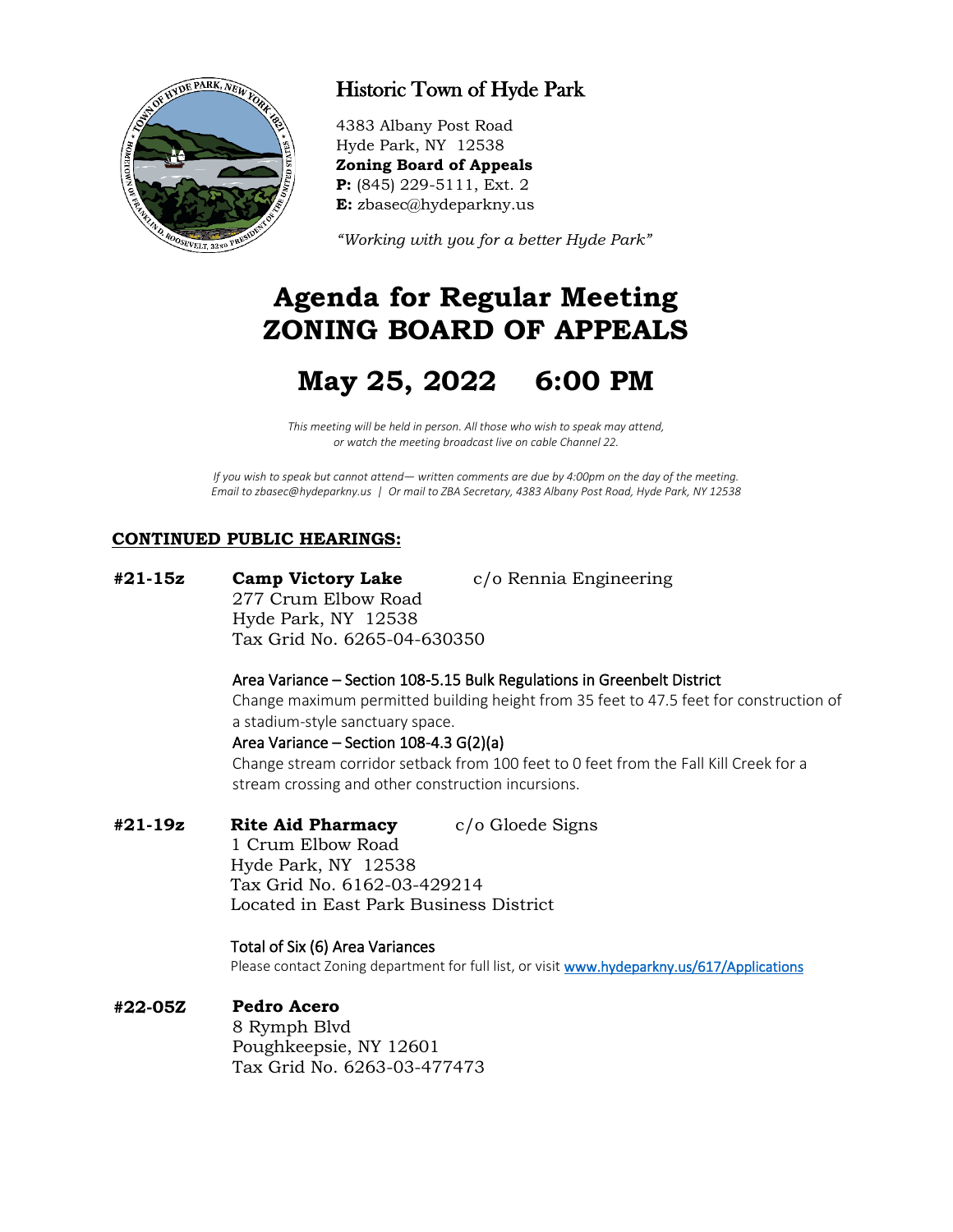Area Variance – Section 108-5.15 Bulk Regulations in Greenbelt District to change front yard setback from 50 feet to 40 feet for the construction of a porch on the front of a house already built within the setback.

## **#22-07Z John Kochem**

26 Bella's Way Poughkeepsie, NY 12601 Tax Grid No. 6164-02-901912

Two (2) Area Variances – Section 108-4.3 B. (5) Animal Husbandry to change distance of chicken & rooster pen to four residences, from minimum of 350 feet to as close as 135 feet; change distance of unenclosed chicken manure storage to two wells, from minimum of 200 feet to as close as 160 feet; and change distance of unenclosed chicken manure storage to three residences, from minimum of 250 feet to as close as 201 feet.

## **NEW PUBLIC HEARINGS:**

**#22-06Z Vumbico** c/o Berger Engineering 120 River Road Hyde Park, NY 12538 Tax Grid No. 6064-03-531762

> Two (2) Area Variances – Section 108-5.15 Bulk Regulations in Waterfront District to change maximum lot coverage from 15% to 23% and building height allowance from 35 feet to 38 feet for the construction of a new house on a vacant lot.

**#22-08Z Ishak** c/o John Caro 34 Greenbush Drive Poughkeepsie, NY 12601 Tax Grid No. 6163-03-382434

> Area Variance – Section 108-5.15 Bulk Regulations in Neighborhood District to change maximum permitted density from 0.50 acres per dwelling unit to 0.39 acres per dwelling unit for a two-family dwelling.

**#22-09Z Andrew Winstel** c/o Day-Stokosa Engineering 9 Schryver Lane Hyde Park, NY 12538 Tax Grid No. 6165-02-580660

> Area Variance – Section 108-5.15 Bulk Regulations in Neighborhood District to change front yard setback from a minimum of 50 feet to 23 feet for the construction of a garage.